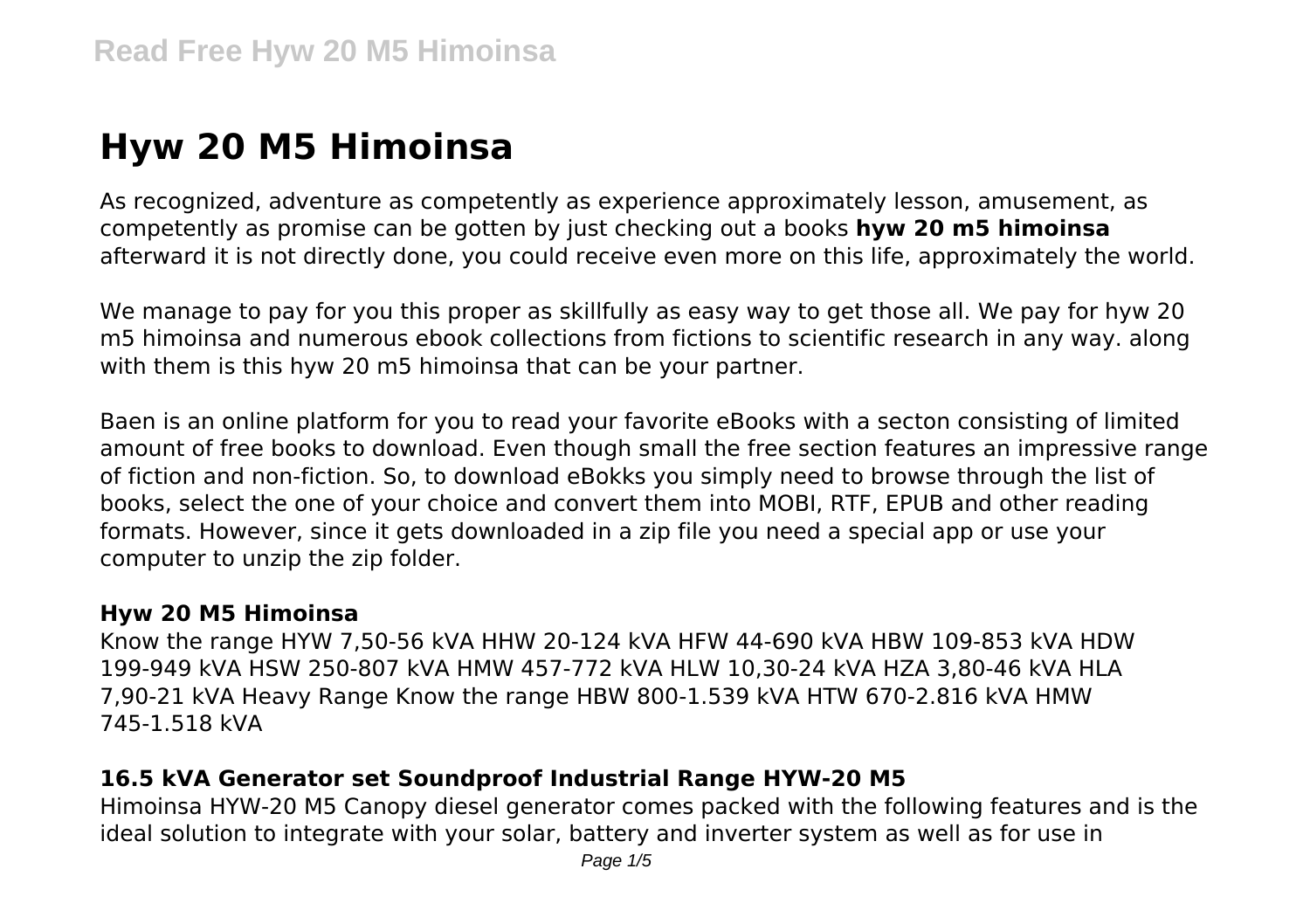agriculture, mining & construction applications. Rated 15.7kVA prime, 17.2kVA standby, 50Hz, Single Phase, 240V, 1.0PF

## **YANMAR - HIMOINSA HYW-20 M5 Canopy Diesel Generator**

Himoinsa HYW-20 M5 Open single phase diesel generator comes packed with the following features and is the ideal solution to integrate with your solar, battery and inverter system as well as for use in agriculture, mining & construction applications. Rated 15.7kVA prime, 17.2kVA standby, 50Hz, Single Phase 240V, 1.0PF

## **YANMAR - HIMOINSA HYW-20 M5 Open Diesel Generator**

Himoinsa HYW 20 M5 SP Diesel Generator. Powered by a Yanmar 4TNV88 BGGEH 240V engine. Rated 17.2kVA Standby / 15.7kVA Prime Power.

## **HYW 20 M5 | Power Systems Australia**

Himoinsa Yanmar HYW 20 M5. 16.5 kVA Generator set Soundproof Single phase | 50 Hz | Diesel. By using the "Request Quote" (RFQ) button below, we understand that you are simply requesting a quotation for a price for this product. You are not entering into a contract with Midas and are not committing to a purchase. Once we receive your RFQ, we ...

# **Himoinsa Yanmar HYW 20 M5 - Diesel Generator Hire Ipswich**

HYW-20 M5 GAM INDUSTRIAL Static standard Powered by YANMAR Ctra. Murcia - San Javier, km. 23,6 | 30730 San Javier (Murcia) SPAIN | Tel.: +34 902 19 11 28 / +34 968 19 11 28 Fax: +34 968 19 12 17 | Export Fax +34 968 19 04 20 | E-mail:info@himoinsa.com | www.himoinsa.com 01 K1 RCIT CU AP MONOFAZAT 50 HZ MOTORIN

# **HYW-20 M5 - Generatoare de Curent Vanzari**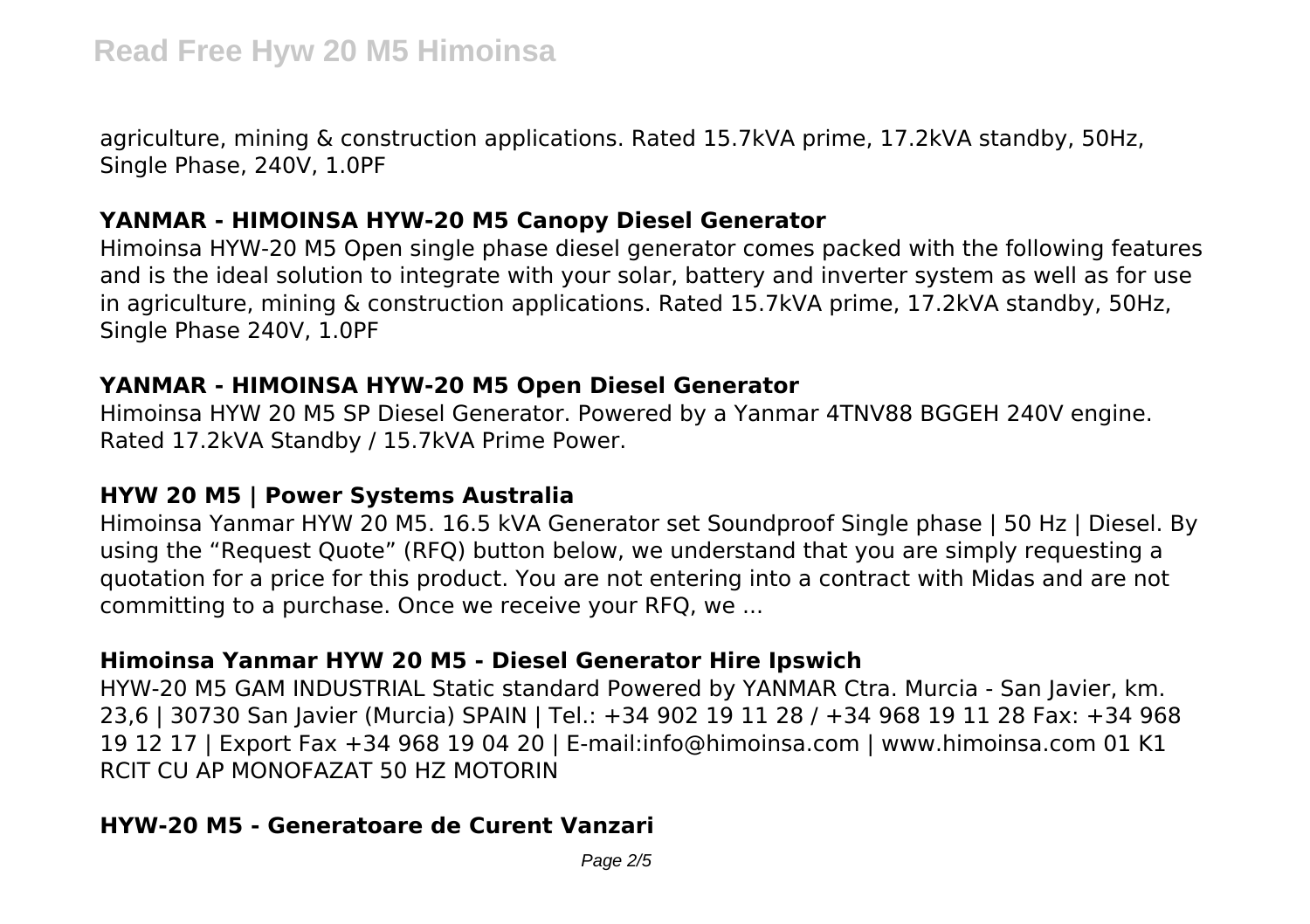Know the range HYW 7,50-56 kVA HHW 20-124 kVA HFW 44-690 kVA HBW 109-853 kVA HDW 199-949 kVA HSW 250-807 kVA HMW 457-772 kVA HLW 10,30-24 kVA HZA 3,80-46 kVA HLA 7,90-21 kVA Heavy Range Know the range HBW 800-1.539 kVA HTW 670-2.816 kVA HMW 745-1.518 kVA

## **Diesel Generator Sets HYW Industrial Range from ... - HIMOINSA**

YANMAR – HIMOINSA HYW-17 M5 Canopy diesel generator is powered with Yanmar s economical and reliable 4TNV88 diesel engine. The ideal generator solution to integrate with your solar, battery and inverter system. Also suitable for residential, office backup and mine/building site construction.

## **YANMAR - HIMOINSA HYW-17 M5 Canopy Diesel Generator**

Know the range HYW 7,50-56 kVA HHW 20-124 kVA HFW 44-690 kVA HBW 109-853 kVA HDW 199-949 kVA HSW 250-807 kVA HMW 457-772 kVA HLW 10,30-24 kVA HZA 3,80-46 kVA HLA 7,90-21 kVA Heavy Range Know the range HBW 800-1.539 kVA HTW 670-2.816 kVA HMW 745-1.518 kVA

# **20 kVA Generator set Rental Rental Range HRYW-20 T5**

HIMOINSA S.L. respects the privacy of users and makes every effort to comply with all legal data protection provisions, in particular, the provisions of the General Data Protection Regulation (EU) of 27 th April and other applicable regulations. We inform you that when using certain services of the HIMOINSA portal, it is necessary for the user to provide beforehand certain data of a personal ...

#### **Generator Sets - HIMOINSA**

ebook, book, pdf, read online, guide, download Hyw\_20\_m5\_himoinsa Created Date: 7/10/2020 10:52:20 PM ...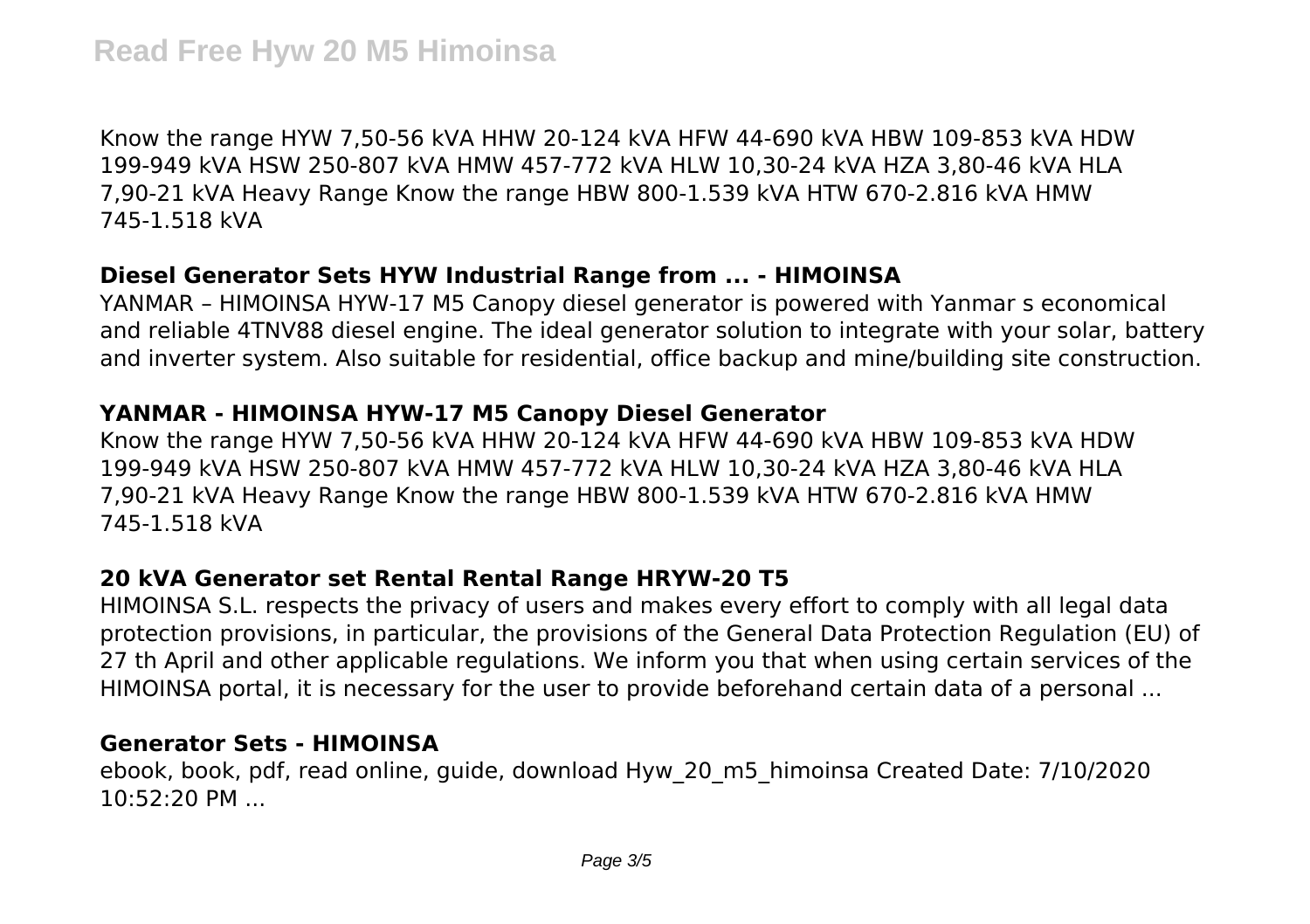# **Hyw 20 m5 himoinsa| - Country Host Restaurant**

HIMOINSA HEADQUARTERS: Ctra. Murcia - San Javier, Km. 23,6 | 30730 SAN JAVIER (Murcia) Spain Tel.+34 968 19 11 28 Fax +34 968 19 12 17 Fax +34 968 19 04 20 info@himoinsa.com www.himoinsa.com Manufacture facilities: SPAIN • FRANCE • INDIA • CHINA • USA Subsidiaries:

## **HYW-20 M5.pdf-email 1 B - Power Systems Australia**

HIMOINSA S.L. respects the privacy of users and makes every effort to comply with all legal data protection provisions, in particular, the provisions of the General Data Protection Regulation (EU) of 27 th April and other applicable regulations. We inform you that when using certain services of the HIMOINSA portal, it is necessary for the user to provide beforehand certain data of a personal ...

## **Diesel Generator Sets HYW Industrial Range from ... - HIMOINSA**

Yanmar Himoinsa HYW 20 KVA Supersilent Generatorset As New ! Homborg Industrial Machinery BV ... DPX-18001 - Duration: 1:20. DPX Power Generators 10,704 views. 1:20. RoboCar Power 9 KW 2 cylinder ...

#### **Yanmar Himoinsa HYW 20 KVA Supersilent Generatorset As New !**

Powered by a Yanmar motor, the Himoinsa HYW M5 diesel generator is an excellent choice. Enquire with the team at Power Systems Australia today.

## **Himoinsa HYW 17 M5 Diesel Generator | Power Systems Australia**

HYW-9 M5 GAM INDUSTRIAL Static standard Powered by YANMAR Ctra. Murcia - San Javier, km. 23,6 | 30730 San Javier (Murcia) SPAIN | Tel.: +34 902 19 11 28 / +34 968 19 11 28 Fax: +34 968 19 12 17 | Export Fax +34 968 19 04 20 | E-mail:info@himoinsa.com | www.himoinsa.com 01 K1 RCIT CU AP MONOFAZAT 50 HZ MOTORIN HIMOINSA Company with quality ...